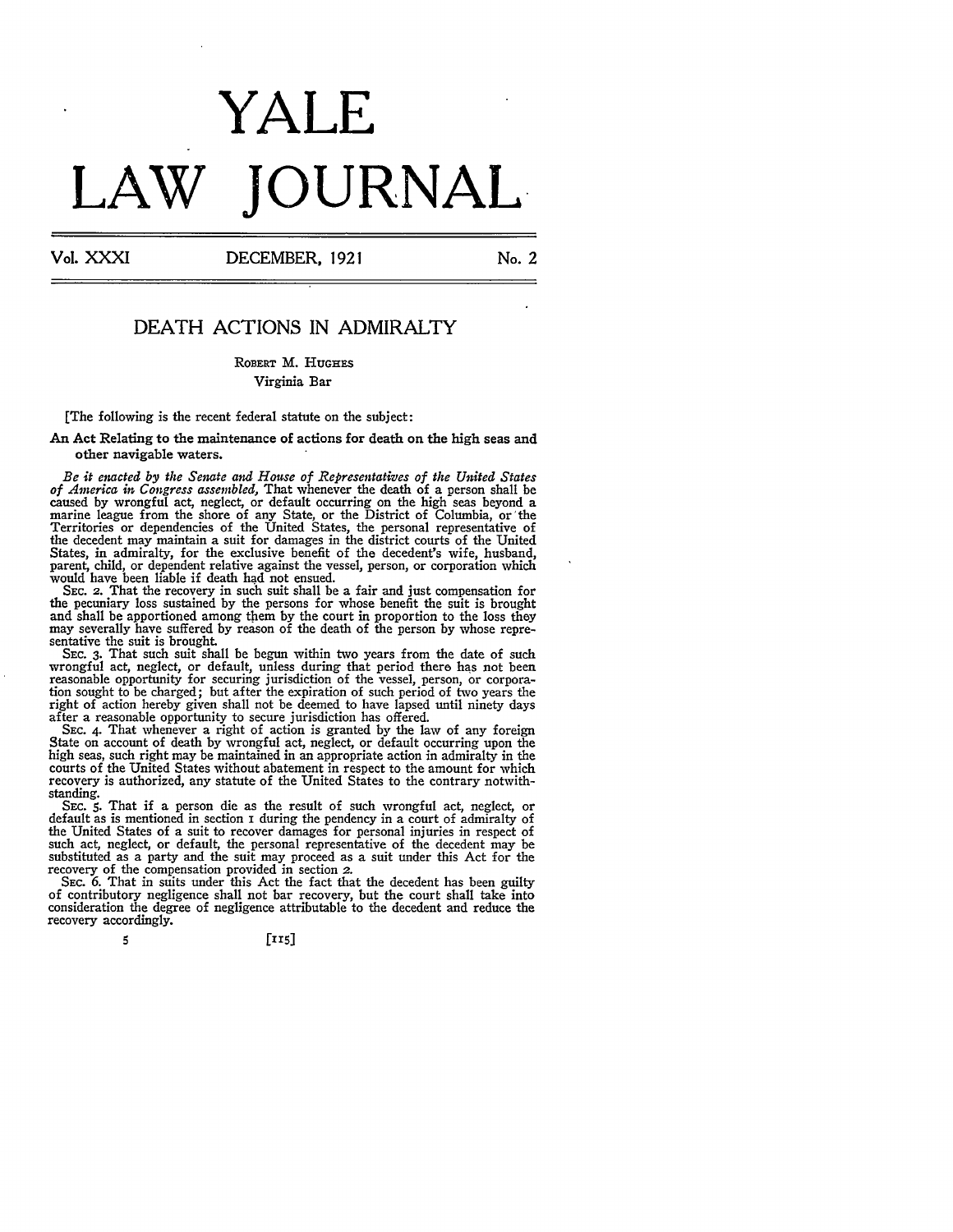SEC. 7. That the provisions of any State statute giving or regulating rights of action or remedies for death shall not be affected by this Act. Nor shall this Act. apply to the Great Lakes or to any waters within the territorial limits of any State, or to any navigable waters in the Panama Canal Zone.

SEC. 8. That this Act shall not affect any pending suit, action, or proceeding.

Approved, March **30, 1920.**

(Public Acts, No. 165-66th Congress. S. **2085)].**

As the writer has been in touch with the efforts to secure this legislation from their inception, having been a member of committees both of the Maritime Law Association and of the American Bar Association, he has had exceptional advantages for knowing the lines along which this statute has been evolved. In fact, in its final form much of it was drawn by him.

• Prior to I886 there was much conflict of decision on the question whether, in the absence of any statute, there was a right of action in the admiralty for damages resulting in death. In the view of some judges, the doctrine that such a cause dies with the person was treated as limited to the common law, and the attempt was made to work out a right of action for the admiralty court from the civil law and from principles of natural justice. But in I886 the Supreme Court decided in *The Harrisburg1* that there was no difference between the common-law and civil-law doctrines on the subject, and that there was no such right of action in the admiralty in the absence of statute.

This left open the question whether such a right of action could be created by statute. As far back as 1872, in *American S. B. Co. v. Chase,2* the power of a state to give such a right of action on the common-law side in cases arising within its own boundaries, though on navigable waters included therein, was recognized, and; in *Sherlock v. Alling,3* decided in 1876, this right was upheld as to causes of action arising on navigable waters within the boundaries of a state, though the vessels affected were engaged in interstate commerce. It was added, however, that this was true only as long as Congress forbore to act.

But the Supreme Court has never held directly and unequivocally that a state statute can give such a right enforceable in an admiralty court, though it has recognized such rights in limited liability proceedings and in at least one dictum.' On the other hand, the inferior federal courts have enforced such rights of action under state statutes, and have held that they had jurisdiction on the admiralty side, on the theory that such causes of action are torts maritime by nature when occurring on navigable waters, and therefore within the jurisdiction of

<sup>(1886) 119</sup> U. S. 199, 7 Sup. Ct. **140.**

**<sup>(1872,</sup>** U. S.) 16 Wall. **522.**

<sup>(1876) 93</sup> **U. S.** *99.*

*<sup>&#</sup>x27;Butler v. S. S. Co.* (1889) 13o U. S. **527,** 9 Sup. Ct 612; *The Corsair* (1892) 145 U. **S.** 335, 12 Sup. Ct 949; *The Hamilton* **(907)** 2o7 U. **S.** 698, 28 Sup. Ct 133.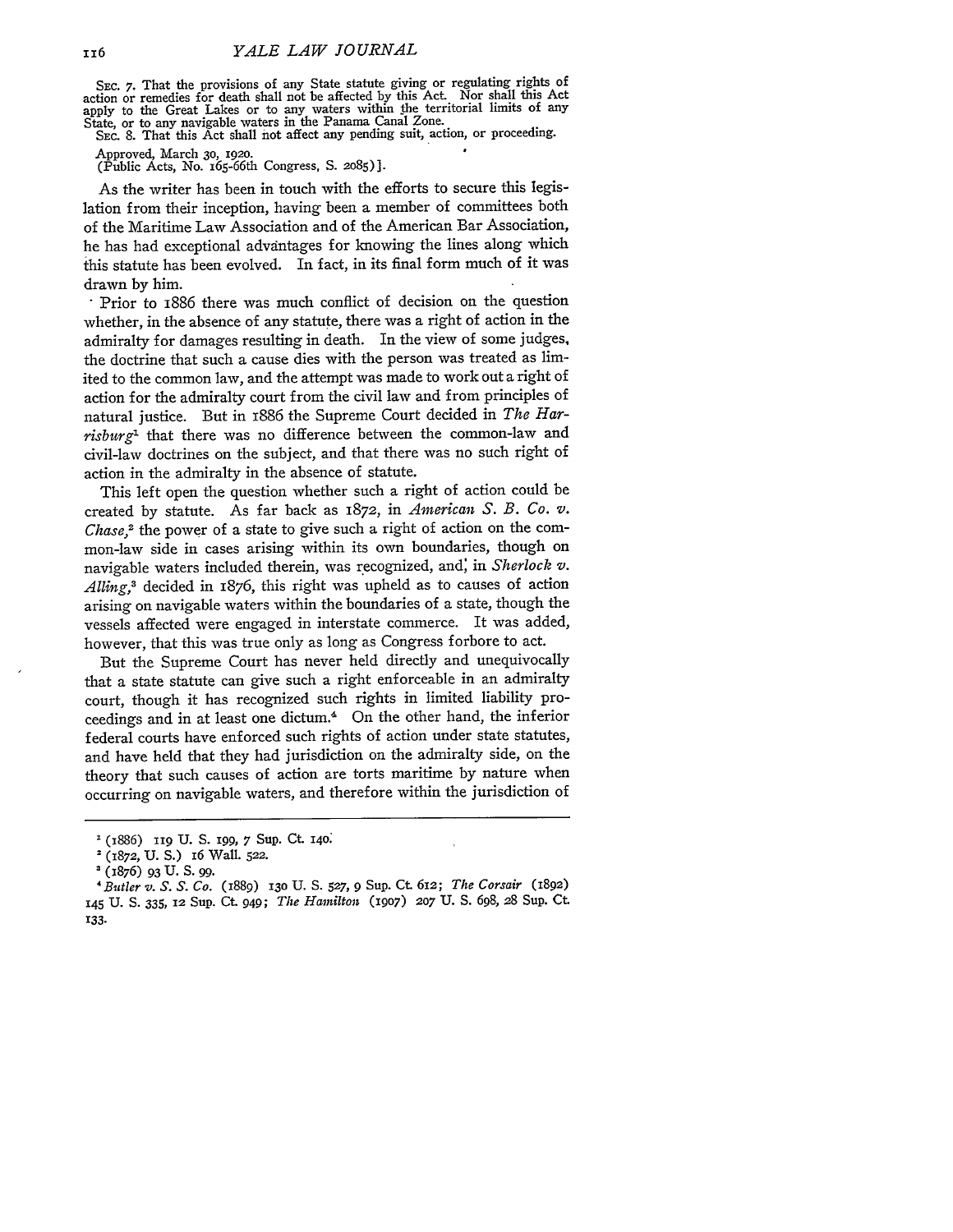$II7$ 

an admiralty court regardless of their source. This left the jurisdiction in such cases dependent on local statutes necessarily limited in their operation, so that for cases arising outside of the jurisdiction of a state there was no remedy.

In 1899 the Maritime Law Association was organized, and was composed of specialists in admiralty law and experts in average adjustment and marine insurance. One of its earliest activities was the appointment of a committee to draft and recommend to the Association a congressional statute giving a right of action in the admiralty for such cases. In **19oo** Congressman Boutell of Illinois introduced a bill designed to accomplish the purpose, but it was imperfect in many particulars, and was afterwards withdrawn. From that time until November, 1903, committees of the Maritime Law Association devoted much time and thought to the preparation of a satisfactory bill. There was no difference of opinion as to the need of legislation, but there were many puzzling questions as to the waters and vessels to which such a bill should be made applicable. The main issue was, whether to make such an act apply to all navigable waters, and thus supersede state statutes within their respective boundaries, or to make it supplementary to state statutes and apply only on waters not covered by any statute. Those advocating a statute applying to all navigable waters urged the advantage of uniformity, and the endless diversity of the state statutes. Those advocating an act covering only waters not included within the range of the state statutes pointed out the unfavorable public sehtiment that might be engendered by having two different statutes covering the same subject and operating in neighboring fields between which it is often difficult to locate a boundary. After much deliberation, the uniformity 'view prevailed, and at the November, **1903,** meeting of the Association a draft of an act was agreed upon and recommended for passage. It was offered in Congress, but no action upon it could be secured.

At the November, 19o8, meeting of the Association this same draft of \*the bill was again indorsed, and the committee directed to renew their efforts to secure its passage. It was reintroduced in the House by Mr. Parker, and in the Senate by Senator Lodge.<sup>5</sup> Hearings were had before the Senate and House committees on February ioth and March 3 Ist, **191o,** at which representatives of the Association presented their views. No action however was taken by Congress, mainly on account of press of other business.

The Titanic disaster in April, 1912, focused the attention of the .public on the need of some legislation, so that at the meeting of the Association on May 3, 1912, it was decided to make renewed efforts for such legislation; and the draft of the Act was revised to meet objec-

<sup>&</sup>lt;sup>6</sup> H. R. 15810, Senate Bill, 6291, 61st Congress.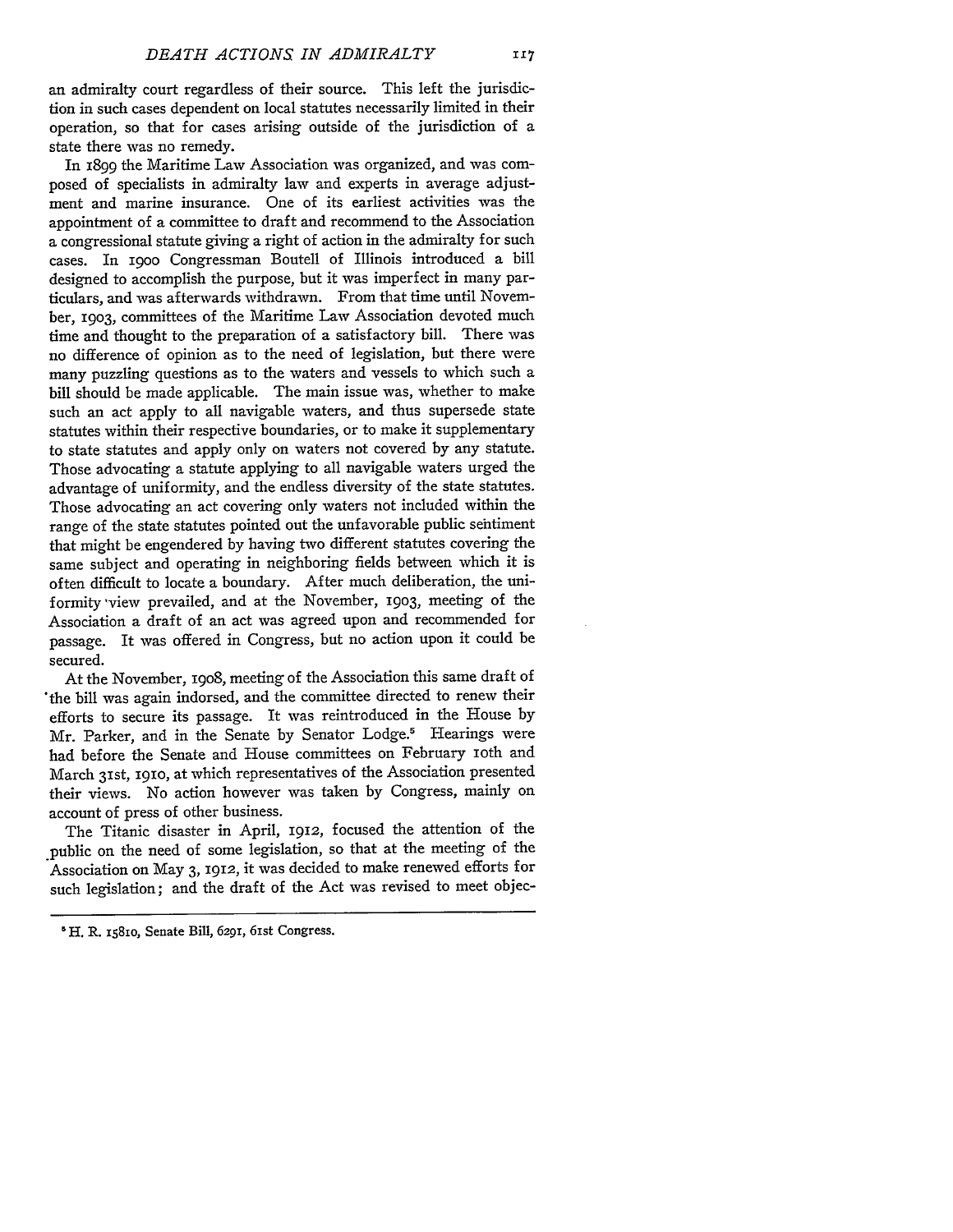tions that had been urged against it. It was offered in the House by Mr. Peters, and in the Senate by Senator Brandegee.<sup>6</sup> On the failure of that Congress to act, the bill, in substantially the same form, was introduced in the House by Mr. Peters.7

Meanwhile the American Bar Association had lent its powerful support to the measure and appointed a committee whose chairman, Mr. George Whitelock, interested himself with his accustomed energy. This bill passed the House on January 6, 1915; but unfortunately amendments were added on the floor which made it susceptible to the construction that a recovery could be had both under state and federal statutes for the same accident, and which also attached to it an amendment as to limited liability apparently affecting the then pending Titanic litigation.

Up to this point all drafts of bills had proceeded on the theory of having a uniform law for all navigable waters of the United States, whether within the boundaries of a state or not. The discussions on the bill had shown that this provoked opposition, as local practitioners were satisfied with their own local statutes, and did not want them superseded. Hence, at the May, 1915, meeting of the Maritime Law Association, it was decided to take the other course and draft a bill intended to be supplementary to the local statutes and applicable to waters which they did not reach. The result was the bill offered in the House by Governor Montague of Virginia, and in the Senate by Senator Lodge.8 This bill finally passed and was approved March **30, 192o,** the only material change being the addition of section 4.

This section was apparently added for the purpose of giving our courts the power to enforce such a right of action arising under a foreign law against a foreign vessel. The addition was superfluous, for it is an elementary doctrine of marine law that an admiralty claim against a ship can be enforced against her wherever she may be found.

"It has force everywhere, and follows a ship around the globe with lengthening chain into every port known to commerce which she may enter."<sup>9</sup>

In *The Bourgogne,'9* our courts recognized and enforced a death claim arising under a French law against a French vessel.

A review of the Act first involves consideration of the waters on which it was intended to operate. The above account of its evolution, coupled with the language of the first and seventh sections, shows that it was specially guarded in terms, so as to leave state statutes unaffected

- *'The Sydney L. Wright* (1883, E. D. Va.) **5** Hughes, 474.
- **10** (igo8) **21o U. S. 95, 28** Sup. Ct. 664.

<sup>&#</sup>x27;H. R. 24764, Senate Bill, 693o, 62d Congress.

**I** H. R. 6143, 63d Congress.

<sup>&</sup>lt;sup>\*</sup> H. R. 9919, Senate Bill, 4288, 64th Congress.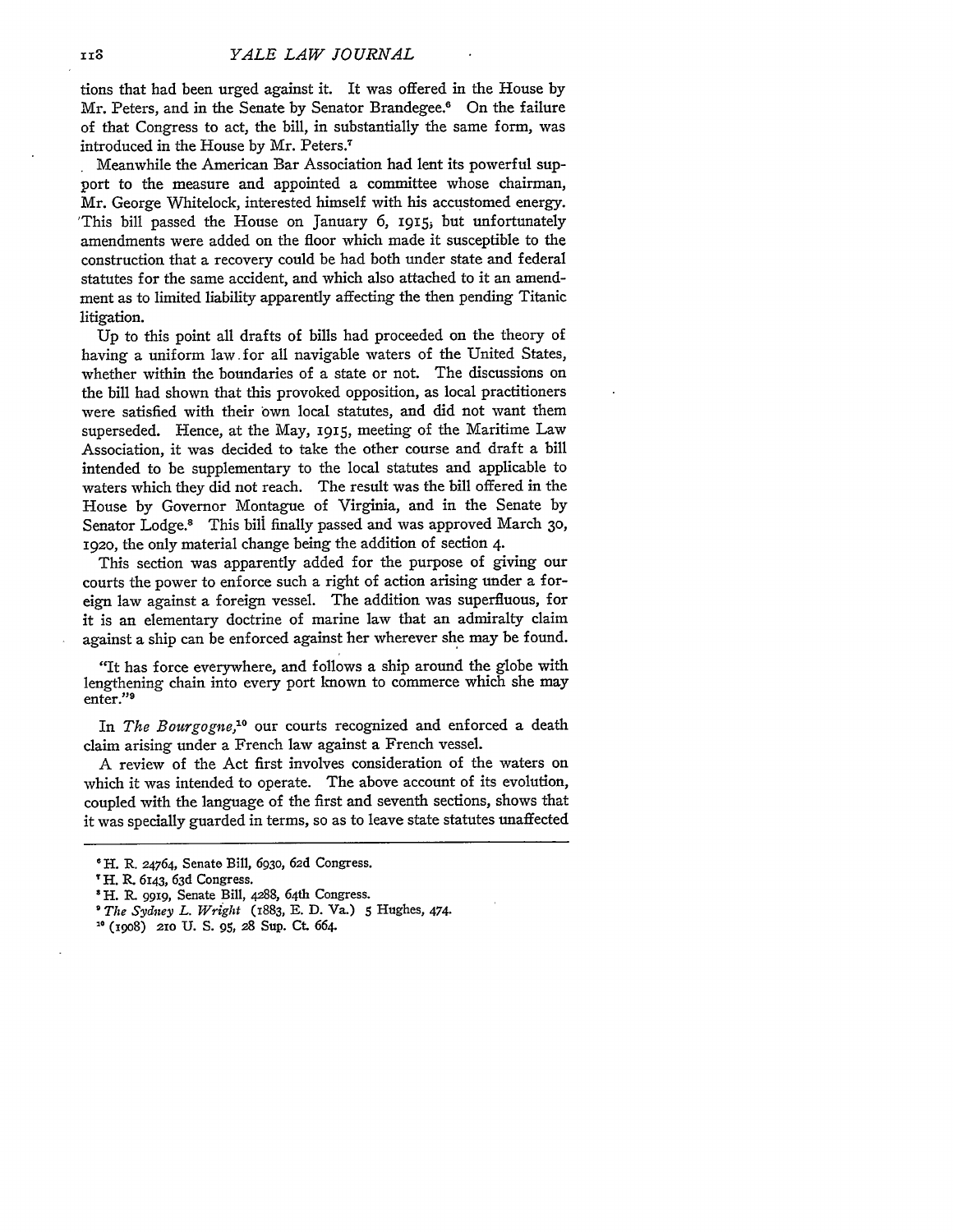119

by it. Hence it covers only waters a marine league from the shore of a state, or waters within regions where the federal government has exclusive jurisdiction.

This principle involved the exclusion of the Great Lakes. The boundary between this country and Canada is the middle of the Lakes, so that waters on our side of that line are necessarily within the jurisdiction of some state, and waters on the other side are necessarily within the jurisdiction of Canada.

The Association draft included the waters of the Panama Canal Zone. But on February *26,* 1916, the acting Secretary of War wrote to the Speaker of the House inclosing a letter from the acting Governor of the Canal which asked that the canal be exempted, saying:

"The present laws of the Canal Zone extend. over the navigable waters of the zone as well as over the land. If this bill were made extensive to the navigable waters of the Panama Canal, it would result in the application of different principles of substantive law for cases arising on board of ships in the navigable waters of the zone from those applying to cases arising on land in the Canal Zone."

Accordingly the clause was added to the seventh section which excluded the waters of the Canal Zone.

If the Governor meant by the above quotation that such a right of action already existed in the Zone, he assumed what is not free from doubt.11

It is next important to consider whether the Act is a survival act or a death act. Statutes on the subject usually follow one of two theories. Some give a right of action to the injured party himself, and make that cause of action survive. The Massachusetts<sup>12</sup> and Louisiana<sup>13</sup> Acts are good examples of this class, and they.are termed "survival acts."

Others give an entirely new right of action to the relatives or other parties injured by the death on account of their loss from the death, and not on account of any right of action in the deceased himself made to survive for their benefit. Lord Campbell's Act<sup>14</sup> in England and the Virginia Statute'5 are examples of this latter class. The Federal Employer's Liability Act,<sup>16</sup> prior to the amendment of April 5, 1910, was also an example of this latter class. By that amendment this Act was made a hybrid act giving a right of action to the deceased which was made to survive, and also a right of action to certain relatives.<sup>17</sup>

*<sup>&</sup>quot; Lebert v. Pacific Mail S. S. Co.* (1918, **C. C. A.** .th) 249 Fed. 349.

<sup>&</sup>quot;Tiffany, *Death by Wrongful Act* (2d ed. **1913)** 515, quoting Rev. Laws, 19o2, ch. 171.

<sup>&</sup>quot;Rev. Civ. Code, **i9og,** see. **2315.**

**<sup>&</sup>quot;** (1846) **9** & **1O** Vict. **c.** 93.

<sup>&</sup>quot;'Va. Code, i9ig, ch. 236, sec. 5786.

<sup>&</sup>quot;Act of June ii, i9o6 (34 Stat at L. **232).**

**S(9,5) 237** *U.* S. 648, 35 Sup. Ct 704.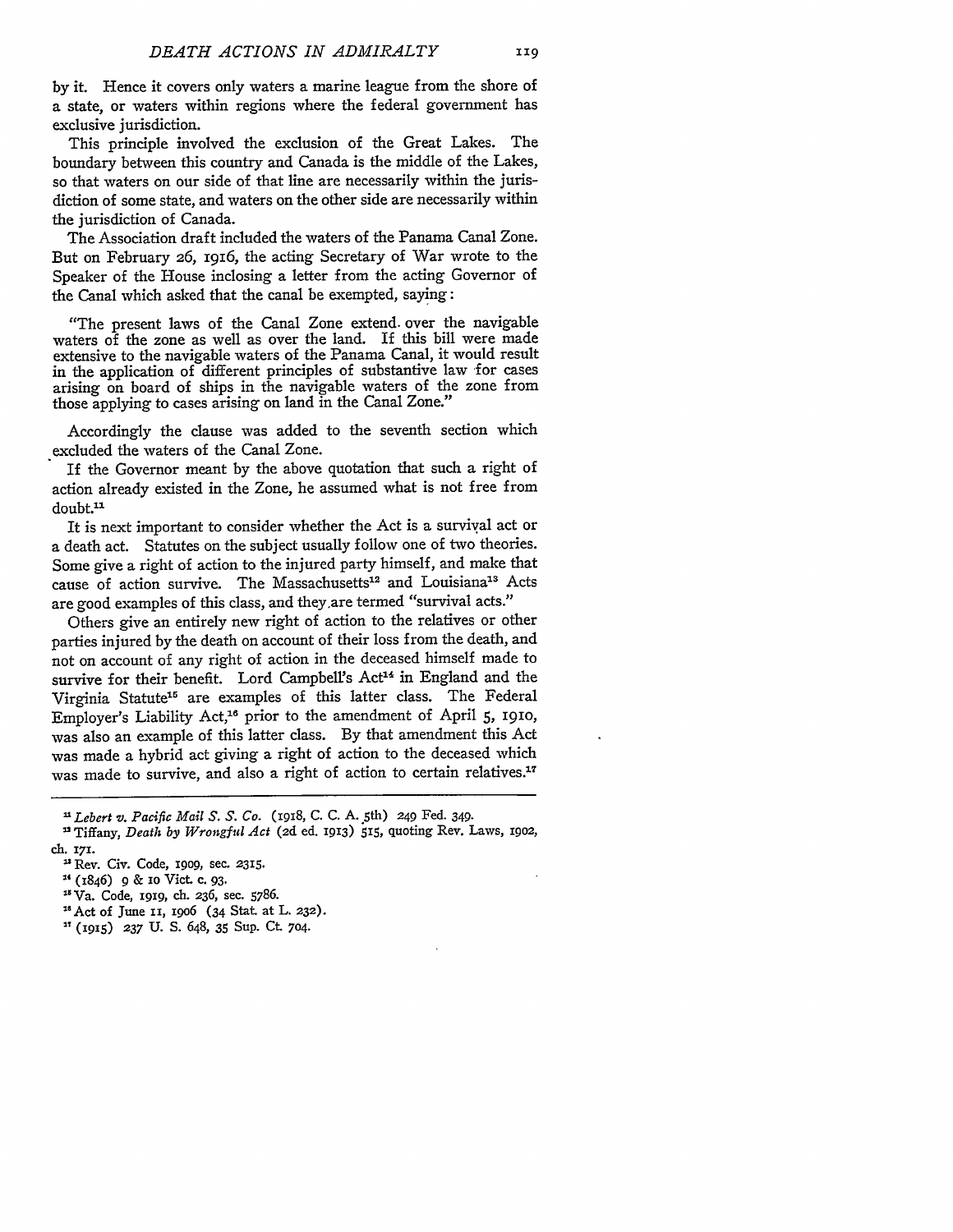The difference between the two classes is well explained by Mr. Justice Lurton in *Michigan Central Ry. v. Vreeland.'8*

The rationale of these decisions makes the act a death act, not a survival act.

This distinction is important in passing upon cases which overlap the border line. Suppose that a party is fatally injured while on the high seas, but dies after reaching state waters. The Statute makes the place of the wrongful act the test, and would, therefore, govern if the death occurred on navigable waters, though within the marine league. Different and more difficult questions arise if the injury was on the high seas but the death occurred ashore. It is a settled doctrine that a cause of action in tort is entirely without the jurisdiction of the admiralty if it was consummate on land, though it originated on navigable waters. The grant of admiralty jurisdiction is by the Constitution. Congress can regulate admiralty matters if they are admiralty matters; but it can not make a matter marine if not so by nature, and hence can not give a remedy in admiralty for a matter which is not marine by nature. True, it may make many regulations under the commerce clause, but even that clause does not confer the right to give an admiralty remedy for a cause of action not marine by nature. As far back as 1851, in *The Genesee Chief,19* the court said:

"Nor can the jurisdiction of the courts of the United States be made to depend on regulations of commerce. They are entirely distinct things, having no necessary connection with one another, and are conferred in the Constitution by separate and distinct grants.  $\dots$ . The judicial power in cases of admiralty and maritime jurisdiction has never been supposed to extend to contracts made on land and to be executed on land. But if the power of regulating commerce can be made the foundation of jurisdiction in its courts, and a new and extended admiralty jurisdiction beyond its heretofore known and admitted limits may be created on water under that authority, the same reason would justify the same exercise of power on land."

Under a death act the cause of action is to the survivors, and is not consummate till death. Hence, if the death was ashore, it was not within the admiralty jurisdiction, and neither the state nor Congress can make it so. Therefore, such a case would be governed by the state statute on the common-law side.

The state statute should also govern as to injuries received within the marine league, though death should occur beyond it; for the Act in terms applies only beyond the league, and remedies under state statutes are expressly reserved by the seventh section.

We must next determine the vessels to which the Act applies. Here .the most puzzling problems connected with the subject are destined to arise. We will omit any discussion of its bearing upon the territories or dependencies as of comparatively lesser importance, and confine it to

**<sup>18</sup>**(IM13) *227* **U. S.** 59, **33 Sup.** Ct. **192. <sup>19</sup>**(i85r, U. **S.)** 12 How. 443, 452-3.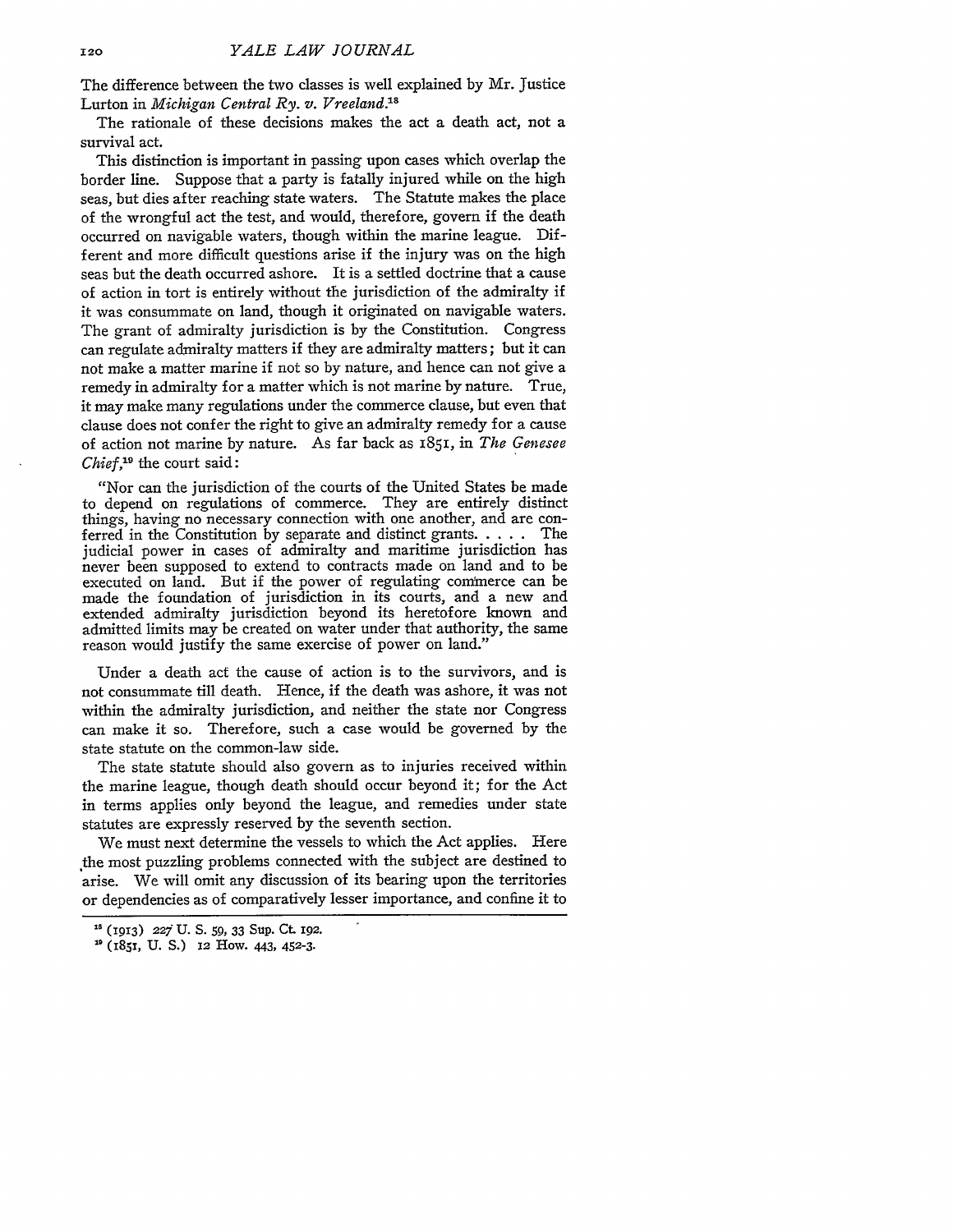causes of action arising upon the high seas. And we shall reserve the question of the rights of seamen against their own vessel for separate discussion.

Take the case of a collision between an American and a foreign ship, in which both ships are at fault, and on both of which deaths are the result. As to those on the American ship, the right of action is clear against their own ship. Before there was any congressional statute, it had been held that a state could follow its citizens and property upon the high seas and subject them to its laws on the subject.<sup>20</sup> Is it not equally clear that the Act gives a right of action against the American ship to the representatives of those killed on the foreign ship? The right of Congress so to legislate as to a ship under its own flag can not be questioned. The sole question, then, is one of construction.

The prototype of all these statutes is Lord Campbell's Act,<sup>21</sup> or, as the English call it, the "Fatal Accidents Act." In *Davidsson v. Hill22* a collision occurred on the high seas between an English and a Norwegian vessel, in which the Englishman was solely in fault, and one of the crew of the Norwegian ship was drowned. The discussion was, whether the English Act was intended to apply to foreigners as against an English ship-owner. Separate opinions were rendered by Sir William Kennedy and Sir Walter Phillimore, holding that the Act must have been so intended.

State courts, in the vast majority of instances, have construed their statutes in the same way.<sup>23</sup> As our Act follows Lord Campbell's Act substantially, it is practically certain that it will receive a like construction.

Now, in the case supposed, what are the rights of the Americans against the foreign ship? In the writer's opinion, their rights depend on the law of the flag of the foreign ship, under the principle of *Davidsson v. Hill,* supra. An act of Congress can hardly be held to affect the conduct of foreign ships on the high seas. In *The Sagamore*,<sup>24</sup> in which there was a collision between a British steamer and a Massachusetts ship on the high seas, resulting in the death of some of the crew on the Massachusetts ship, and in which the Britisher was at fault, it was attempted to hold the Britisher under the Massachusetts act, on the theory that, when the Massachusetts ship was struck, a tort was committed on Massachusetts soil. This contention was negatived, the court saving:<sup>25</sup>

"While the statute offers a liability of Massachusetts owners to those injured, it does not follow that it may impose a liability upon citizens of another state who are without its territorial jurisdiction. Its authority

*The Hamilton* **(1907)** *207* **U. S.** *398, 28* Sup. Ct. 133.

**t'** See note 14 *supra.*

<sup>[</sup>i9ol] 2 *K.* B. 6o6.

Tiffany, *Death by Wrongful Act* (2d ed. 1913) sec. **86.**

**<sup>24</sup>**(1917, C. C. A. Ist) 247 Fed. 743. See also *The Hamilton, supra* note **20.**

*<sup>&</sup>quot;The Sagamore, supra,* at page *757.*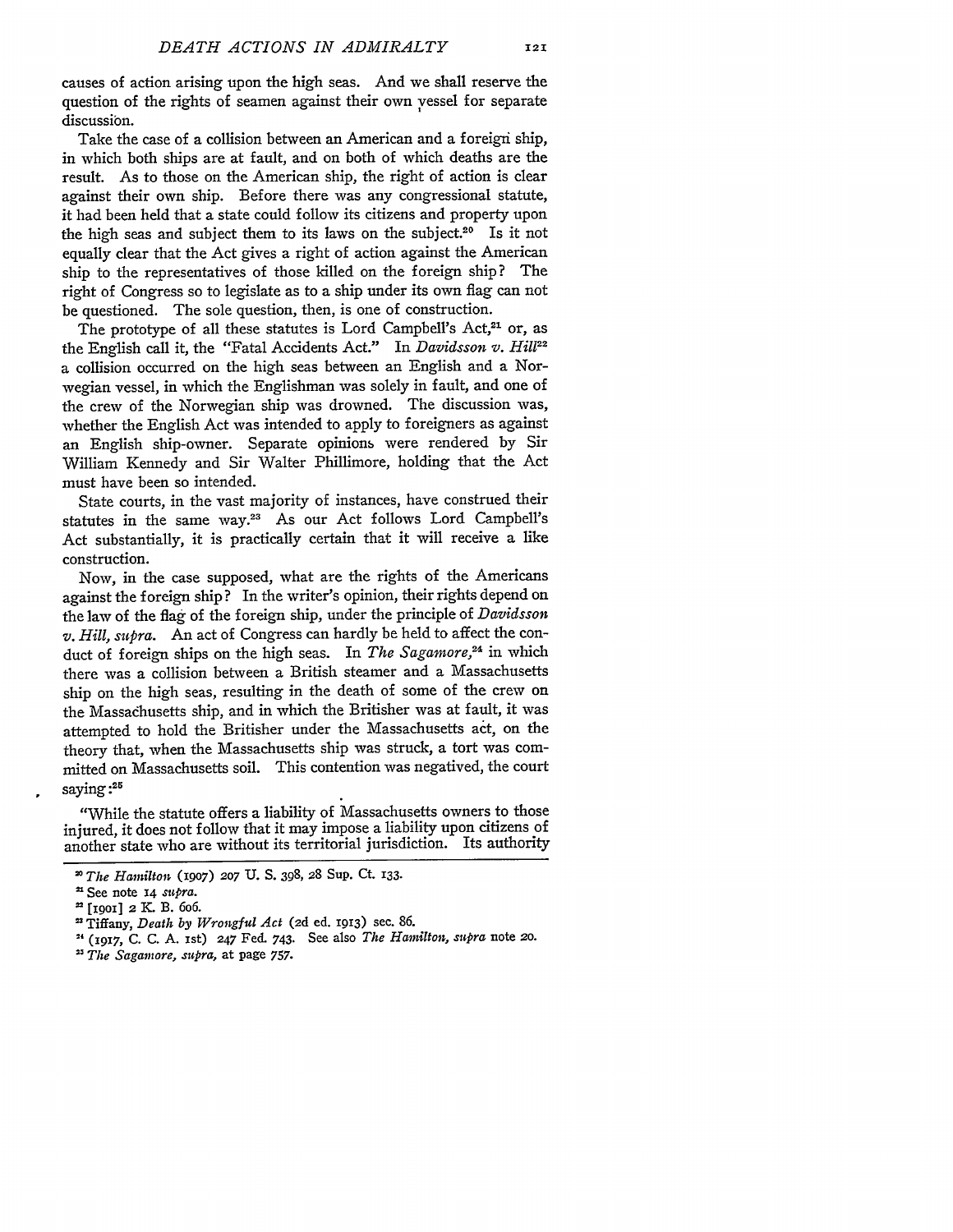over its own ships and citizens does-not extend to the ships and citizens of another nation."

Congress evidently realized this, for the fourth section, while superfluous, recognized that such cases would be governed by the foreign flag.

The doctrine of *The Scotland26* is not in conflict with this view. That and similar cases merely hold that, when a foreigner voluntarily resorts to our courts to claim the benefit of the protection accorded by our law, he is subject to the terms of that law. Hence our limited liability act was applied to a foreigner who filed a petition for a limitation of liability. The additional ground was assigned that the law of limited liability is a part of the general maritime law which any maritime nation may adopt in whole or in part as it sees fit.

This reasoning can not apply to the case of a foreigner brought into our courts *in invitum,* nor can the death statutes be considered a part of the general maritime law.

How about a collision between two foreigners on the high seas, resulting in death due to negligence? Though suit were brought in one of our courts, our act could not apply, but the law of the respective flags would govern the liability of each ship. *The Bourgogne<sup>27</sup>* is an interesting application of this. There our court applied the international rules of navigation as construed by it (for collision has often been held to be *communis juris* and a part of general maritime law), but it applied the law of the ship's flag in passing upon the right to recover damages for the death.

It remains to define the rights of action growing out of the death of a seaman on navigable waters.

Where more than one ship is involved, the right of a seaman's representatives against the other ship is the same as that of any one else, so no time need be wasted on that phase of it.28

Passing then to the seaman's own ship, it will be simpler to discuss the situation prior to June 5, 1920, as applicable to American privatelyowned ships. And, under this subdivision, let us first consider the situation inside the marine league, which is expressly excluded from the range of the Congressional Act.

Before any statutes on the subject, the right of a seaman against his own ship, independent of any injury growing out of unseaworthiness, was simply for maintenance and cure, and did not extend beyond his life. And this was a right not affected by any question of negligence. Hence there was no remedy within the marine league unless a state statute could and did confer it. Until **1917** it was supposed that, in the absence of congressional legislation, state statutes could create such a

*2 The Hamilton, supra* note **20.**

122

**<sup>(1881)</sup> o5 U.** S. **24.**

<sup>(</sup>i9o8) **:2o** U. **S.** 95, 28 Sup. Ct 664.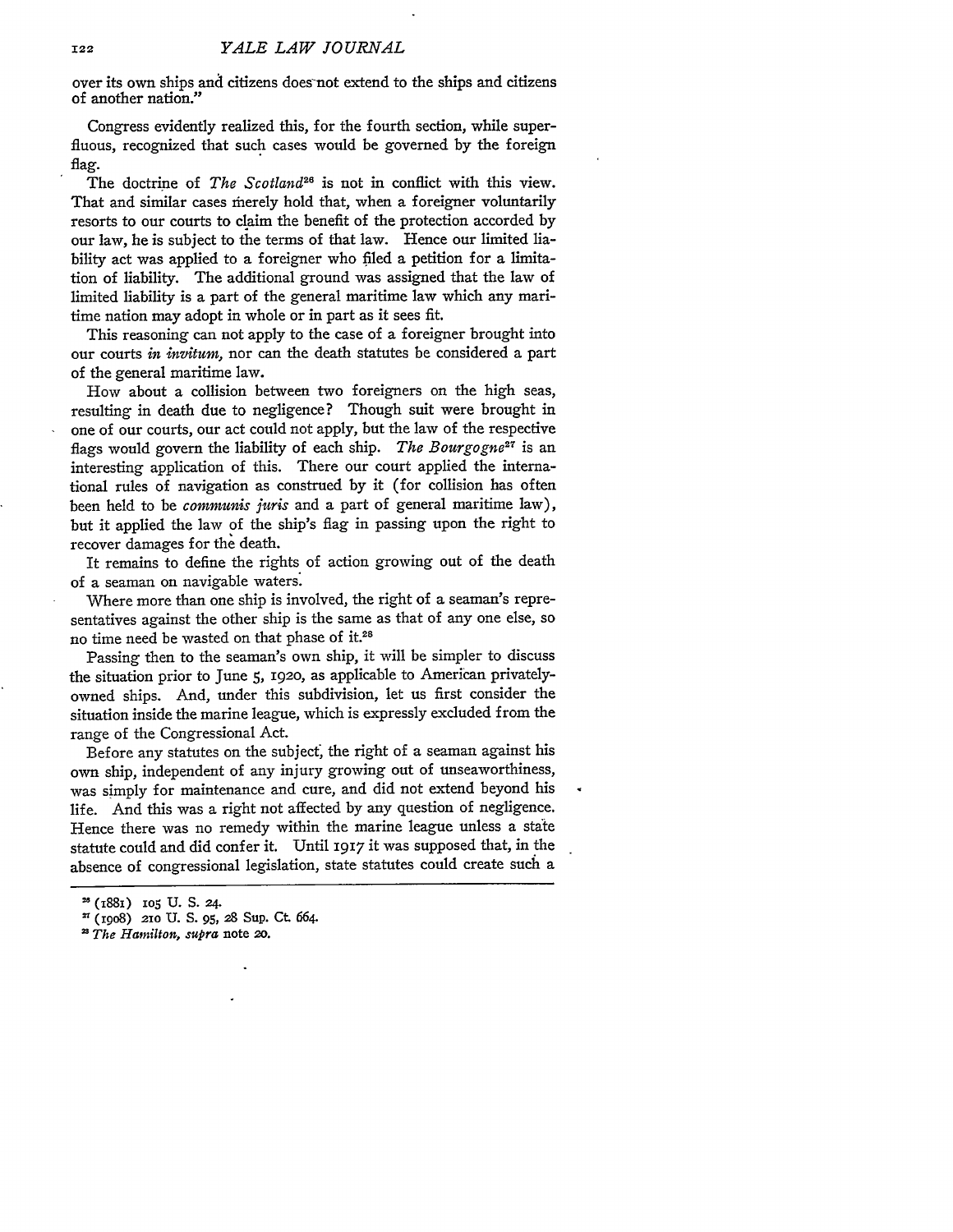123

right in cases arising within their jurisdiction, and that a right so arising, being marine by nature, could be enforced in an admiralty court. But in 1917 *Southern Pacific Co. v. Jensen2Q* was decided. It went up on writ of error to review the action of the New York Court of Appeals sustaining an allowance under the New York Workmen's Compensation Act to the representatives of a longshoreman killed while at work on a ship on navigable waters. The Court held that such work was maritime in its nature and beyond the reach of state legislation, saying<sup>30</sup>:

"And plainly, we think, no such legislation is valid if it contravenes the essential purpose expressed by an act of Congress, or works material prejudice to the characteristic features of the general maritime law, or interferes with the proper harmony and uniformity of that law in its international and interstate relations.<sup>2</sup>

**A** year later *Chelentis v. Luckenbach S. S. Co.\$-* was decided. It was a common-law suit for personal injuries received by a seaman at sea. The court held that, even in a state common-law court, the maintenance and cure doctrine of the admiralty governed the seaman's, measure of recovery, that a state statute could not modify it, and that the saving of a common-law remedy by the Judiciary Act<sup>82</sup> did not enlarge the scope of such a statute.

Hence, although the right of a state to legislate in ordinary death cases was recognized, it is a necessary logical deduction from these cases that such power does not exist in the exceptional case of seamen, and that the ancient admiralty doctrine applicable to them is beyond the reach of state legislation.

Nor is this conclusion shaken by the provision in the seventh section of the Congressional Act, that "the provisions of any state statute giving or regulating rights of action or remedies for death shall not be affected by this Act." That is a mere saving clause, and does not give the statutes any effect that they did not have regardless of it. In *Knickerbocker Ice Co. v. Stewart33* the court passed upon the Congressional Act of October 6, 1917, $34$  which was intended to amend the Judicial Code "so as to save to claimants the rights and remedies under the workmen's compensation laws of any state." The court said<sup>35</sup>:

"The usual function of a saving clause is to preserve something from immediate interference-not to create; and the rule is that expression by the Legislature of an erroneous opinion concerning the law does not alter it."

<sup>11</sup> (1918) 247 U. S. 372, 38 Sup. Ct. 501.

*"Knickerbocker Ice Co. v. Stewart, supra* note **33,** at **p.** 162, **40** Sup. Ct at p.441.

**<sup>&</sup>quot; (1917)** 244 **U. S. 205, 37** Sup. Ct 524.

*<sup>&</sup>quot;Ibid.* at **p.** 216, *37* Sup. Ct at p. **529.**

<sup>&</sup>quot;Act of Sept. 24, 1789 (1 Stat at L. *73, 76).*

<sup>(1920)</sup> **253 U. S.** 149, **40** Sup. Ct 438.

<sup>&</sup>quot;Act of Oct *6, 1917* **(40** Stat at L. 395).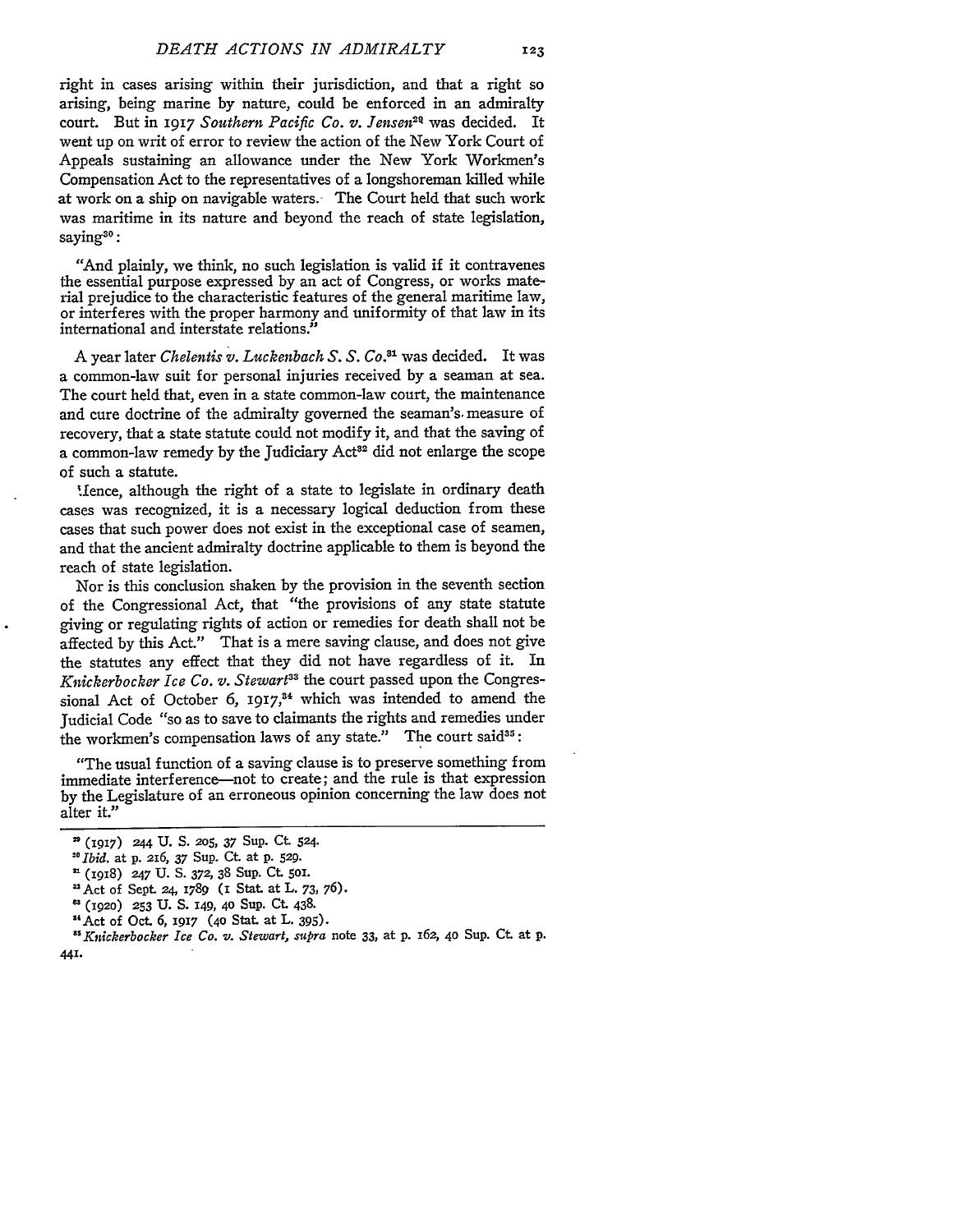It was also decided that, while Congress could modify the maritime law, it could not delegate the power to state legislatures. The case was that of a bargeman killed on navigable waters within the State of New York.

And so it follows that, as to a seaman, there was, before June *5,* **1920,** no right of action for a death within the marine league. This was the result of the unwillingness to pass an act applicable to all navigable waters, instead of an act applicable only beyond the marine league.

Next, as to deaths beyond the marine league in the case of seamen, the very decisions reviewed above concede the right of Congressional legislation. The act in its terms is broad enough to include seamen, and it would give a right of action in such cases.

Now as to the situation subsequent to June *5,* **1920.** On that day the Merchant Marine Act<sup>36</sup> took effect, the 33d section whereof provided:

"That section **20** of such Act of March 4, 1915, be, and is, amended to read as follows:

'Sec. 2o. That any seaman who shall suffer personal injury in the course of his employment may, at his election, maintain an action for damages at law, with the right of trial by jury, and in such action all statutes of the United States modifying or extending the common-law right or remedy in case of personal injury to railway employees shall apply; and in case of the death of any seaman as a result of any such personal injury the personal representative of such seaman may maintain an action for damages at law with the right of trial by jury, and in such action all statutes of the United States conferring or regulating the right of action for death in the case of railway employees shall be applicable. Jurisdiction in such actions shall be under the court of the district in which the defendant employer resides or in which his principal office is located.'"

This act applies to all navigable waters. As it adopts the theory of the Federal Employer's Liability Act, the presumption is that it will follow the construction put upon that Act. And the Supreme Court has repeatedly held that that Act supersedes state statutes.<sup>37</sup>

Hence it results that, as to rights of action arising out of the death of seamen though in state waters, the above-quoted section of the Merchant Marine Act controls, and displaces state statutes.

In the writer's opinion, it also displaces the Act of March **30, 1920,** now under discussion, in so far as rights of action for the death of seamen are concerned. It is a later act applicable to a special class, and to that extent modifies the earlier act of general application.

Assuming the correctness of this view, what rights does this later act confer?

The natural construction of the act is that, in suits by the seaman himself for personal injuries, he has an election to sue in the admiralty

Act of June 5, **1920,** Public Acts, No. 24i-66th Cong. H. R. **9392.** *<sup>6</sup> <sup>7</sup>*

*Mich. Cent. Ry. v. Vreeland* **(1913) 227 U. S. 59,** 33 Sup. Ct **192.**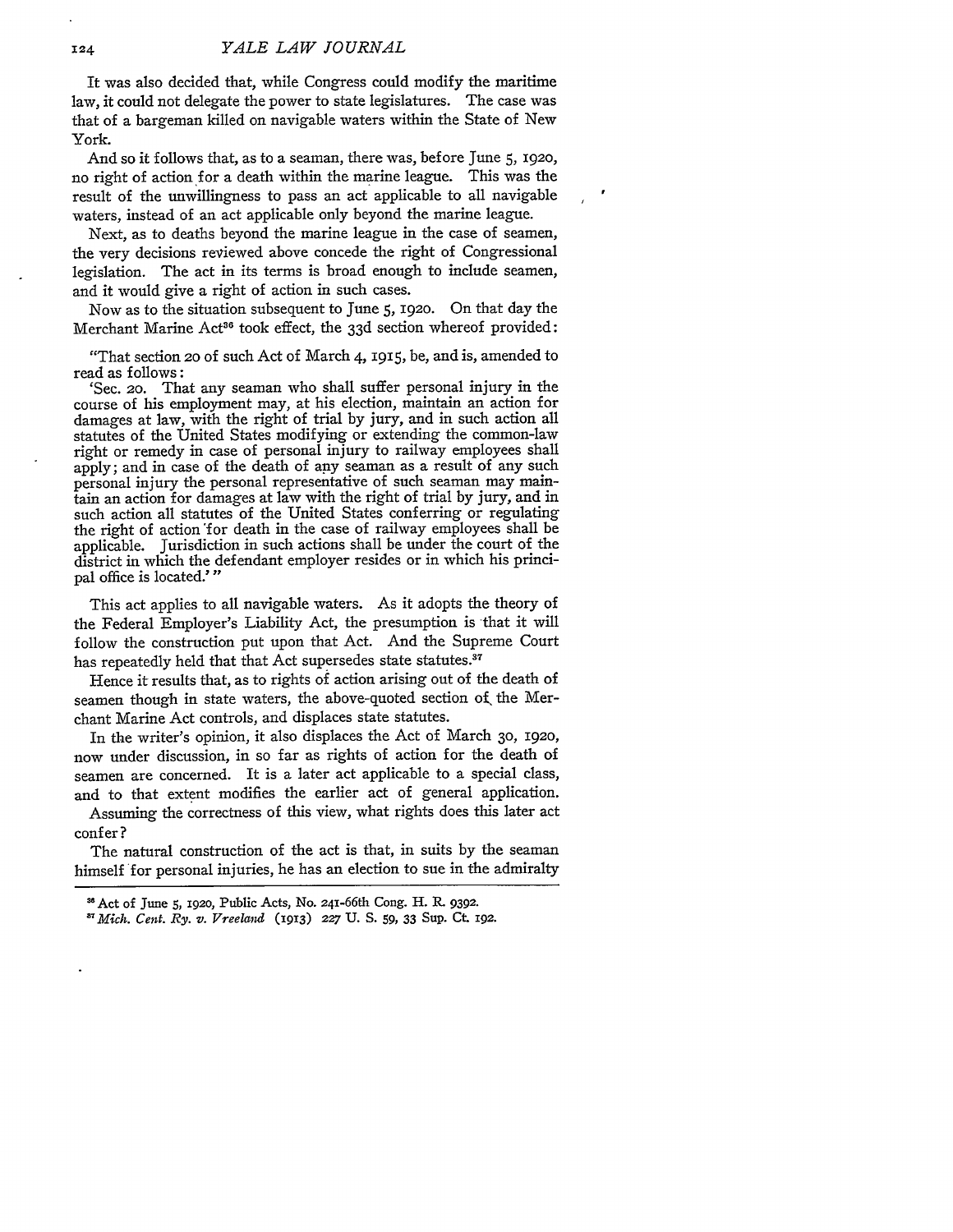for the damages which he could have recovered in that forum, or to bring a common-law action for such damages as he could recover under the principles of the Employer's Liability Act. There was a reason for an election in this case, for it preserved to the seaman his rights under the maintenance and cure doctrine even in those cases where he was negligent and the ship-owner was not.

On the other hand, the last half of the section relating to death actions does not give an election; for there was no remedy in admiralty to preserve under the maintenance and cure doctrine. And we can hardly attribute to Congress an intent to preserve a concurrent remedy under the Death Statute without more specific language. If it did so intend, we have the anomaly of this section of the Merchant Marine Act applying different rules within the marine league and without it, and the further anomaly of allowing two different suits in different courts with different methods of recovery for the same tort. This is manifest by a comparison of section one of the Employer's Liability Act with the corresponding section of the death act. In the former the consort and children are the sole beneficiaries in the first instance. The parents can recover only when there are no such prior beneficiaries, and the dependent next of kin can only recover in the absence of both prior classes. But in the death statute of March **30, 192o,** they are all named along together, and the recovery is apportioned according to the loss they have severally suffered.

Hence there was a good reason for refusing an election in this case, for Congress can not be supposed to have been guilty of the injustice of allowing a recovery in favor of the surviving consort or child in a common-law action under the amended section 33 of the Merchant Marine Act, and also a recovery in admiralty in favor of some dependent relative under the Death Statute of March **30, 192o.** As the beneficiaries under the two statutes are different, there would be no way of enforcing an election between them. The two statutes can not be made to dove-tail in this special case, and the later, applying to the special case, must replace the other. Two bodies can not occupy the same space at the same time. And so we are driven to the conclusion that the only remedy in case of the death of a seaman on navigable waters is a common-law action in the court of the district in which the defendant employer resides, or in which his principal office is located.

So far the discussion as to the rights springing from the death of a seaman on navigable waters has had in view simply the rights of seamen or their representatives on vessels of private American owners. But there is one other class of unfortunates who deserve passing though regretful mention. They are seamen of American vessels operated for business purposes by the American Government. We must not forget the United States Shipping Board of happy memory.

Everybody knows that the Government can not be sued except by its